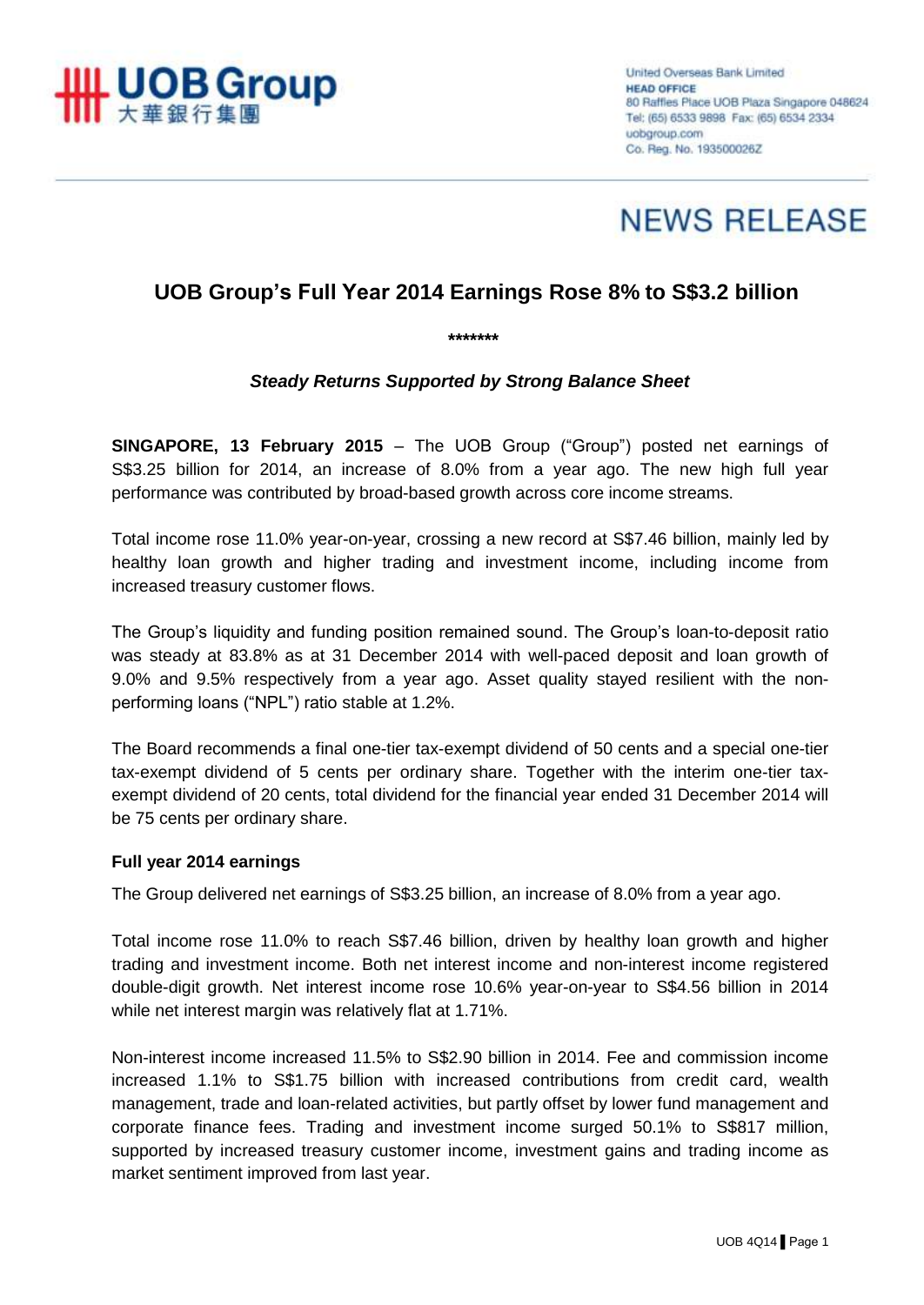Operating expenses increased 8.6% from a year ago to S\$3.15 billion mainly due to higher staff costs, revenue and IT-related expenses in support of the Group's growing franchise and increased business volume. With a stronger revenue growth, expense-to-income ratio improved from 43.1% to 42.2%.

Total impairment charges of S\$635 million was 48.1% higher than a year ago, due to a larger loan book coupled with an increase in the total charge off rate to 32 basis points. Individual impairment on loans increased due mainly to a few isolated non-performing accounts in Thailand and Indonesia.

The share of associates' profits decreased 21.9% to S\$149 million, as some associates realised non-recurring gains on investments in 2013.

### **Fourth quarter 2014 earnings**

#### **4Q14 versus 4Q13**

The Group reported net earnings of S\$786 million in 4Q14, 1.7% higher than 4Q13 driven by core income streams.

Net interest income grew 6.7% to S\$1.17 billion in 4Q14 supported by loan growth, but offset by a decrease in net interest margin. With a broad-based increase in fee and commission income as well as higher trading and investment income, non-interest income for 4Q14 improved 5.4% to S\$682 million.

Operating expenses of S\$805 million in 4Q14 was 5.6% higher than 4Q13 on revenue and ITrelated expenses.

Total impairment charges increased 19.9% from year ago to S\$166 million, due mainly to higher individual impairment on loans as well as collective impairment set aside for loan growth.

#### **4Q14 versus 3Q14**

Net earnings decreased 9.3% to S\$786 million from the previous quarter.

Non-interest income was 16.4% lower from the previous quarter as fee and commission income decreased due to seasonal slowdown in business volume. Trading and investment income decreased 37.8% over the previous quarter to S\$160 million mainly due to higher hedging gains in 3Q14 on the back of favourable market conditions.

## **Strong balance sheet and capital position**

Gross customer loans rose 9.5% year-on-year and 1.7% quarter-on-quarter to S\$199 billion as at 31 December 2014. Loan growth was broad-based across most of the territories and industries.

With the Group's ongoing efforts to build a sustainable funding base, customer deposits increased 9.0% from a year ago to S\$234 billion as at 31 December 2014. Compared with 3Q14, deposits grew 4.2%. Total and SGD loan-to-deposit ratios stayed healthy at 83.8% and 93.0% respectively as at 31 December 2014.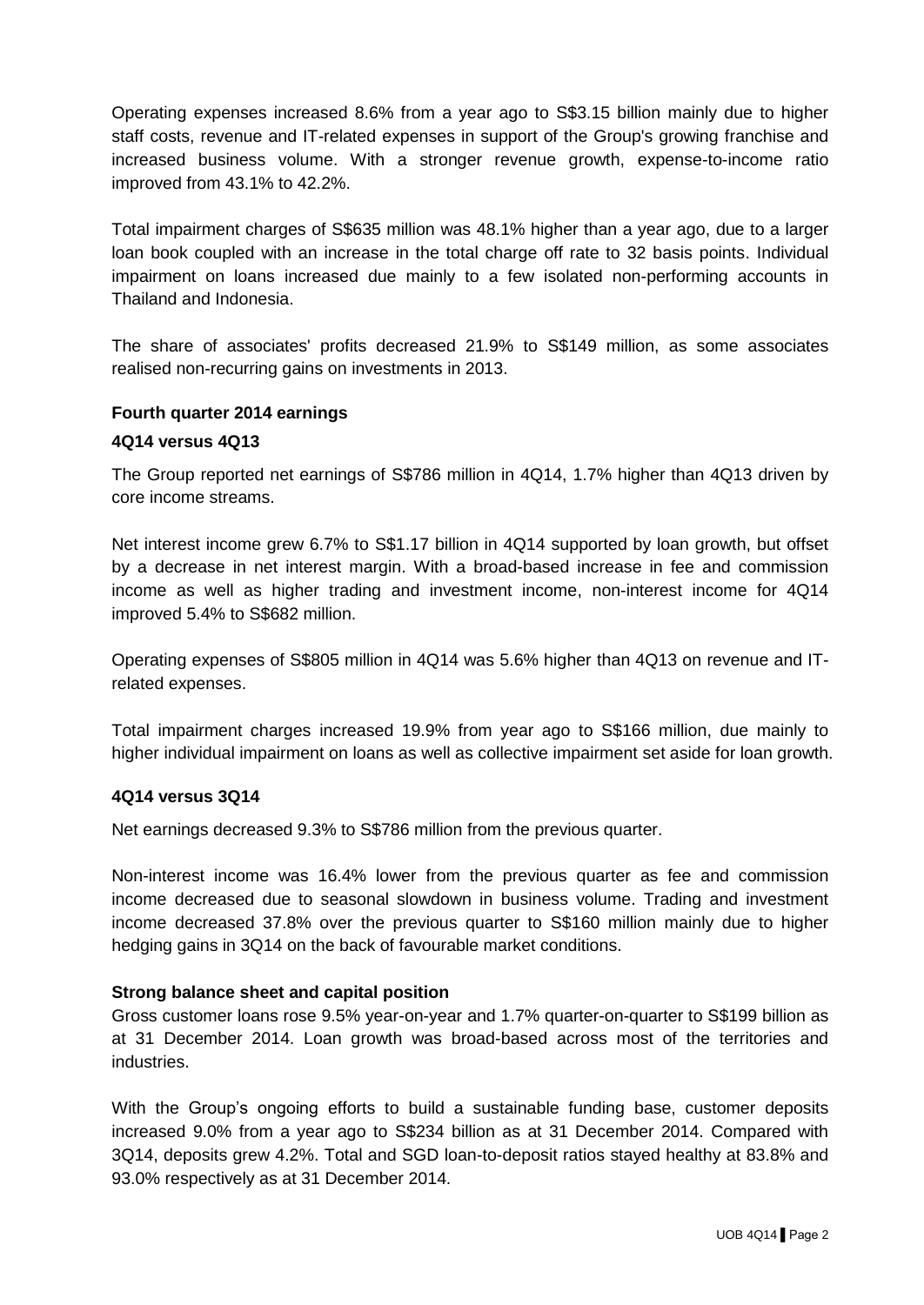Asset quality remained sound with NPL ratio at 1.2% while NPL coverage was strong at 145.9%. NPL increased to S\$2.36 billion in 2014, as compared with the previous quarter and 2013, due to a few isolated NPL accounts in Singapore, Thailand and Indonesia. Housing loans NPL stabilised in the fourth quarter after the NPL associated to a property project of S\$166 million was recognised in the previous two quarters.

Shareholders' equity increased 12.1% from a year ago to S\$29.6 billion as at 31 December 2014, driven by higher net profit, improved valuation on the available-for-sale investments and issuance of new ordinary shares pursuant to the scrip dividend scheme. Return on equity for 2014 was 12.3%.

As at 31 December 2014, the Group's capital position remains robust and well above the Monetary Authority of Singapore's minimum requirements with Common Equity Tier 1 ("CET1"), Tier 1 and Total CAR at 13.9%, 13.9% and 16.9% respectively.

## **CEO's statement**

Mr Wee Ee Cheong, UOB Group's Deputy Chairman and Chief Executive Officer, said, "Amid a volatile global environment, we have continued to achieve steady returns while maintaining a resilient portfolio. Our core franchise continued to perform well while we maintain stable asset quality and a robust capital and funding base.

"We enter 2015 confident of the long-term prospects of the region and of our ability to seize the right opportunities to achieve sustainable growth. The establishment of the ASEAN Economic Community this year will result in greater integration of our core markets over time, which is in line with our approach to provide seamless connectivity and consistent quality service to our customers across our regional network.

"We are now operating in an environment where heightened volatility is the new norm. In such a context, our continued discipline and steadfastness in pursuing balanced growth serves us well. We will stay focused on the core fundamentals of banking, ensuring balance sheet strength and building capabilities for the future."

- ends -